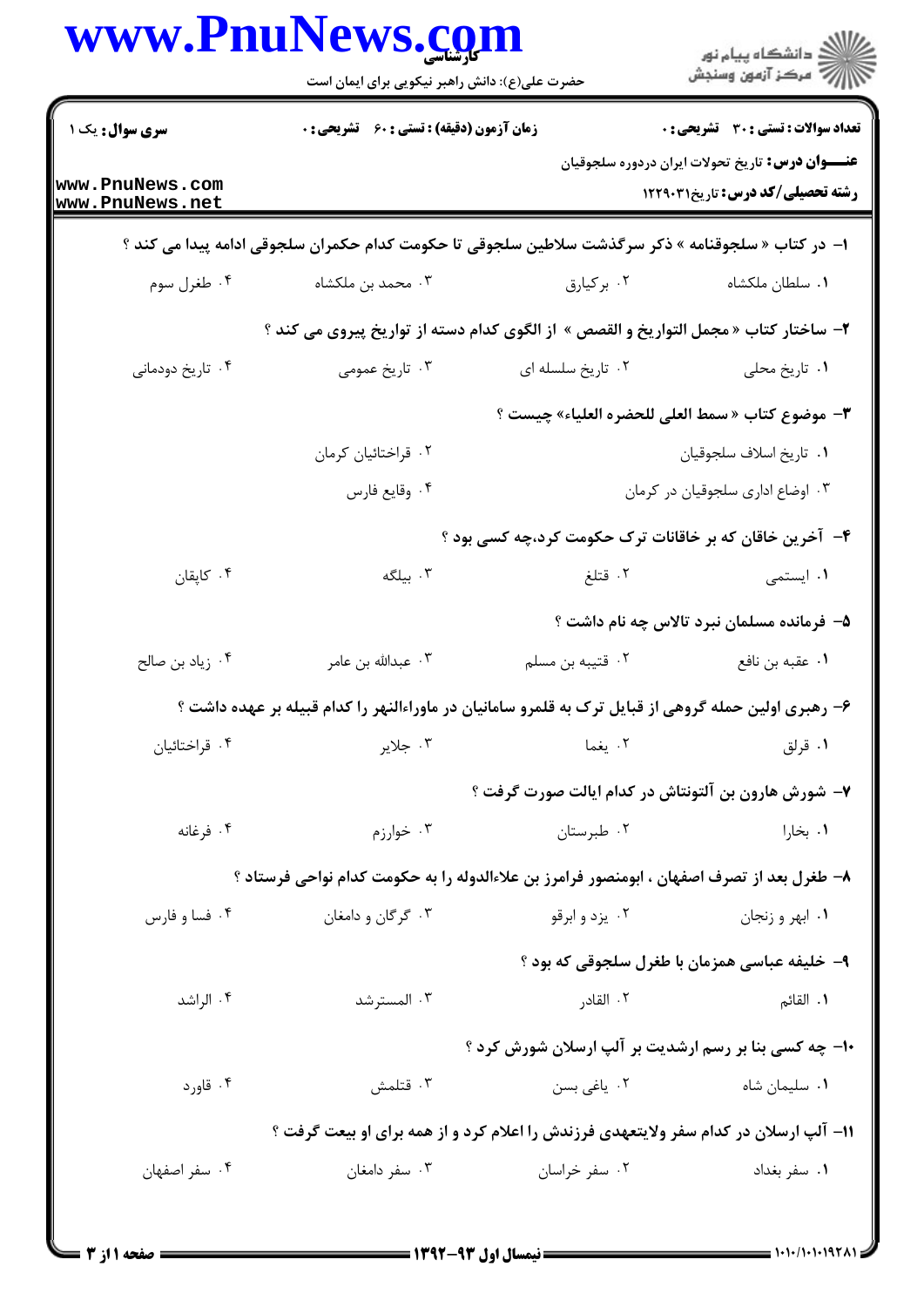|                                    |                                                                                                           | ِ<br>∭ دانشڪاه پيام نور<br>∭ مرڪز آزمون وسنڊش<br>حضرت علی(ع): دانش راهبر نیکویی برای ایمان است |                                                                                                         |  |
|------------------------------------|-----------------------------------------------------------------------------------------------------------|------------------------------------------------------------------------------------------------|---------------------------------------------------------------------------------------------------------|--|
| <b>سری سوال : ۱ یک</b>             | <b>زمان آزمون (دقیقه) : تستی : 60 ٪ تشریحی : 0</b>                                                        |                                                                                                | <b>تعداد سوالات : تستی : 30 ٪ تشریحی : 0</b>                                                            |  |
| www.PnuNews.com<br>www.PnuNews.net |                                                                                                           |                                                                                                | <b>عنـــوان درس:</b> تاریخ تحولات ایران دردوره سلجوقیان<br><b>رشته تحصیلی/کد درس:</b> تاریخ1229 ۱۲۲۹۰۳۱ |  |
|                                    | ۱۲– همزمان با سالهای اولیه حکومت آلپ ارسلان آذربایجان در معرض خطر تهاجم چه کسانی قرار گرفت ؟              |                                                                                                |                                                                                                         |  |
| ۰۴ مسافريان                        | ۰۳ ابخازیان                                                                                               | ۰۲ روادیان                                                                                     | ۰۱ شدادیان                                                                                              |  |
|                                    | ۱۳- چه کسی از جانب ملکشاه به بغداد رفت و منشور سلطنت ملکشاه را از خلیفه گرفت ؟                            |                                                                                                |                                                                                                         |  |
| ۰۴ ابن علان                        | ۰۳ نظام الملک                                                                                             | ۲. گوهراًيين                                                                                   | ۰۱ خمارتگین شرابی                                                                                       |  |
|                                    |                                                                                                           |                                                                                                | ۱۴– اولین مدعی تخت ملکشاه چه کسی بود ؟                                                                  |  |
| ۰۴ اسماعیل یاقوتی                  | ۰۳ ارسلان ارغون                                                                                           | ۰۲ قاورد                                                                                       | ٠١. ياقوت                                                                                               |  |
|                                    | 1۵– نظارت بر اقطاعات خاص خلیفه و پرداخت عایدات آنها به او بر عهده کدام منصب بود؟                          |                                                                                                |                                                                                                         |  |
| ۰۴ قاضی القضات                     | ۰۳ وزير بغداد                                                                                             | ٠٢ عميد بغداد                                                                                  | ۰۱ شحنه بغداد                                                                                           |  |
|                                    |                                                                                                           |                                                                                                | ۱۶– منصب شحنگی بغداد بعد از گوهر آیین به چه کسی داده شد ؟                                               |  |
| ۰۴ امیر سنقر                       | ۰۳ امير يلبرد                                                                                             | ۲. الکافی                                                                                      | ۰۱ گمشتگین                                                                                              |  |
|                                    |                                                                                                           |                                                                                                | ۱۷- چه کسی شورش محمد بن سلیمان را سرکوب نمود ؟                                                          |  |
| ۰۴ محمد بن ملکشاه                  | ۰۳ برکیارق                                                                                                |                                                                                                | ۰۱ ملکشاه د ۲۰۰ سنجر                                                                                    |  |
|                                    |                                                                                                           |                                                                                                | 1۸– ″ خطیر پلبدی ″ وزیر کدام سلطان سلجوقی بود ؟                                                         |  |
| ۰۴ سلطان محمود                     | ۰۳ برکیارق                                                                                                | ۰۲ محمد بن ملکشاه                                                                              | ۰۱ سنجر                                                                                                 |  |
|                                    | ۱۹– خلیفه المسترشد از سلطان محمود خواست که امیر آق سنقر را از شحنگی بغداد به حکومت کدام ناحیه بازگرداند ؟ |                                                                                                |                                                                                                         |  |
| ۰۴ اهواز                           | ۰۳ بصره                                                                                                   | ۰۲ موصل                                                                                        | ٠١. بغداد                                                                                               |  |
|                                    |                                                                                                           |                                                                                                | ٢٠- كدام خليفه عباسي توسط سلطان مسعود از خلافت خلع شد ؟                                                 |  |
| ۰۴ المسترشد                        | ۰۳ الراشد                                                                                                 | ۰۲ الظاهر                                                                                      | ٠١. القائم                                                                                              |  |
|                                    | <b>۲۱</b> - سلطنت سلجوقیان در حوزه اندیشه سیاسی و ساختارها از کدام مقوله زیر تاثیر پذیرفته بود ؟          |                                                                                                |                                                                                                         |  |
|                                    | ۰۲ شریعت اسلامی                                                                                           |                                                                                                | ٠١ ميراث سياسي ايران باستان                                                                             |  |
|                                    | ۰۴ میراث نظامی غزنویان                                                                                    |                                                                                                | ۰۳ آداب و رسوم قبیله ای                                                                                 |  |
|                                    |                                                                                                           |                                                                                                | 22- غزالی کتاب « نصیحه الملوک » خود را برای کدام سلطان سلجوقی تحریر کرد ؟                               |  |
| ۰۴ سنجر                            | ۰۳ محمد                                                                                                   | ۰۲ مسعود                                                                                       | ۰۱ محمود                                                                                                |  |